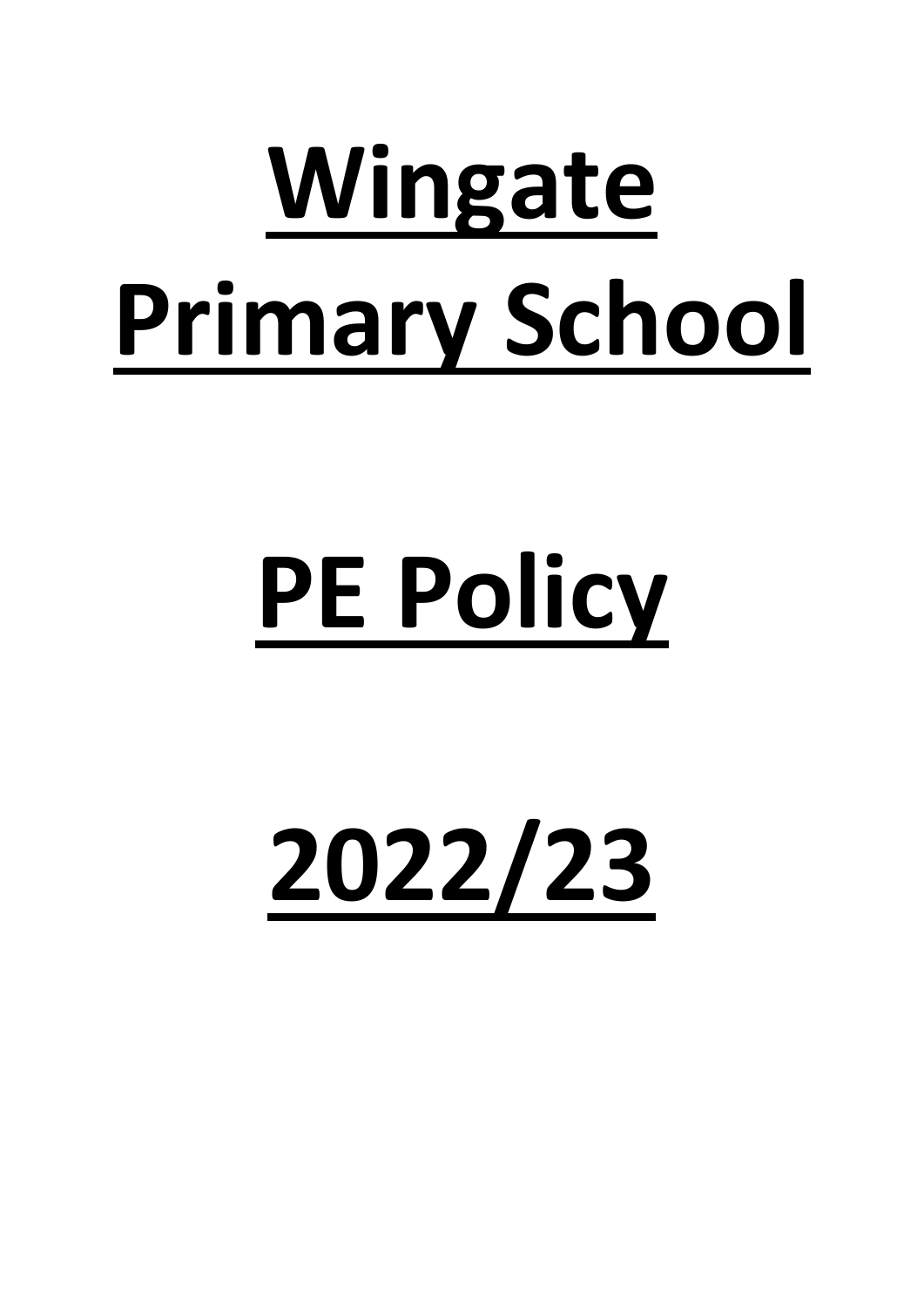# **Wingate Primary School**

# **Physical Education Policy and Guidance**

**Contents** 

Page 3 Introduction

Page 3 Rationale

Page 4 Aims

Page 4 Objectives

Page 4-6 Provision (curriculum, teaching & learning, assessment & recording, assessing progress, recording & reporting)

Page 7 Out of School Hours Learning

Page 8 Equality, Diversity and Accessibility (differentiation)

Page 9 Adults Supporting Learning

Page 10 Changing Provision

Page 10 Safeguarding

Page 10 Staff Development

Page 11 Leadership and Management

Page 11 Monitoring and Evaluation

Page 12-13 Safety Issues (Safe Teaching, Teaching Safely, risk assessment/risk management, pupils' involvement in, and responsible for, their own safety)

Page 14-16 Clothing and Personal Effects (clothing, jewellery & personal adornment, sensory aids, indoor & outdoor footwear)

Page 17 Equipment and resources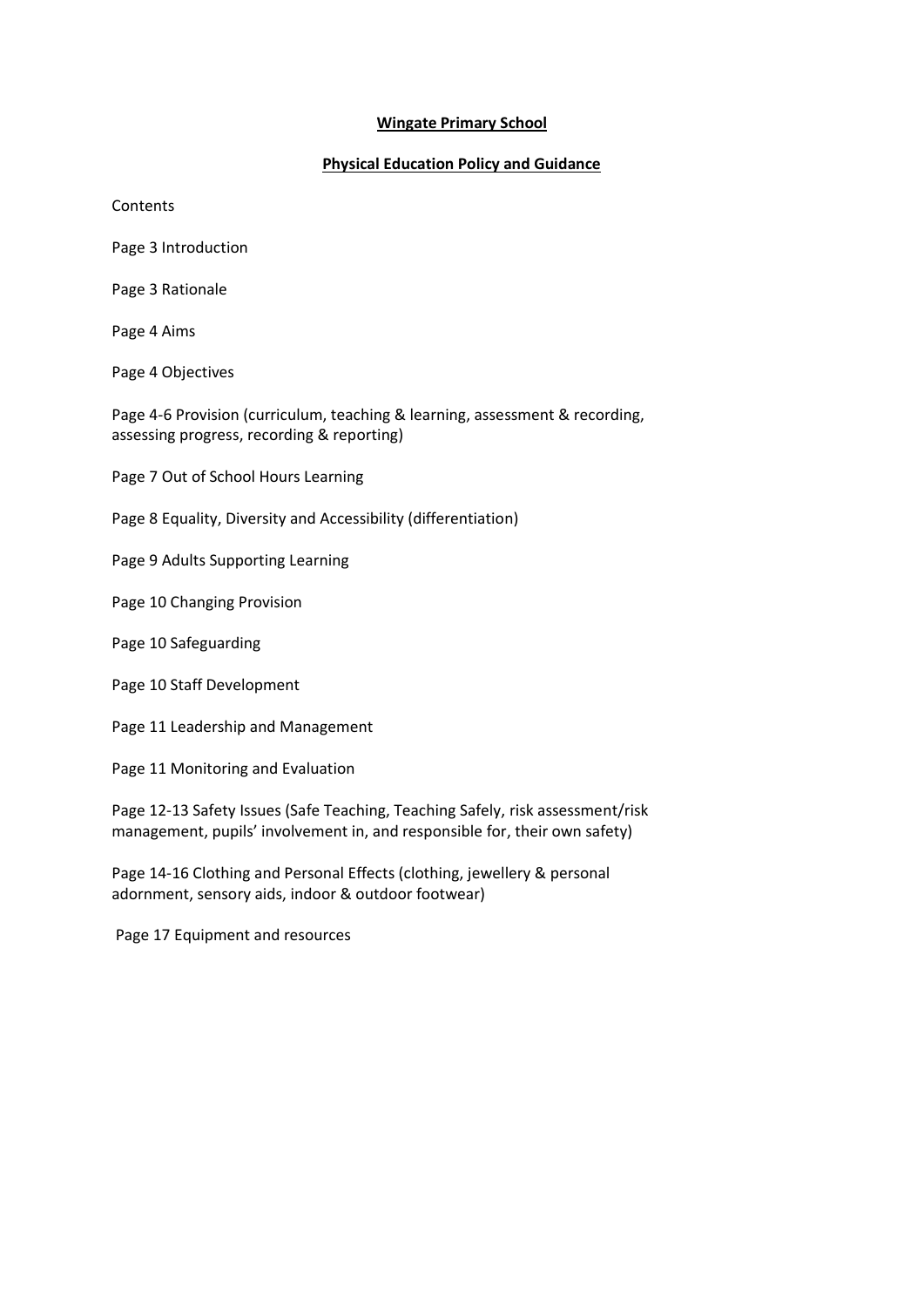### Appendices

Appendix 1 Exemplar Yearly plan Appendix 2 Using Core Tasks to Assess Progress Appendix 3 Safe Teaching Appendix 4 Core Task Record Sheet Appendix 5 Exemplar Code of Conduct for Students Appendix 6a Guidance for using "ON Gard" can do contract Appendix 6b Exemplar of a completed "ON Gard" form Appendix 6c Blank "ON Gard" form Appendix 6d/e Blank individual "ON Gard" cards Appendix 7 The Inclusion Spectrum Appendix 8 The STEP principles of inclusion Appendix 10 Aspects Relevant to Safeguarding within a PE and Sport context Appendix 11a Quality of Guidance Notes Appendix 11b Monitoring Progress – classroom observation checklist Appendix 13a Guidance on Risk Assessment for On-Site PE Appendix 13b Guidance on Risk Assessment for Off-Site PE Appendix 13c DCC General Risk Assessment Form Appendix 14 Suggested Equipment List for Primary PE Appendix 15 Progression of skills resource Appendix 16 Guidance on Use of Coaches ASL in PE Appendix 17 Safe Practice in Workforce Planning Appendix19 Students with Special Educational needs and Disability (SEND)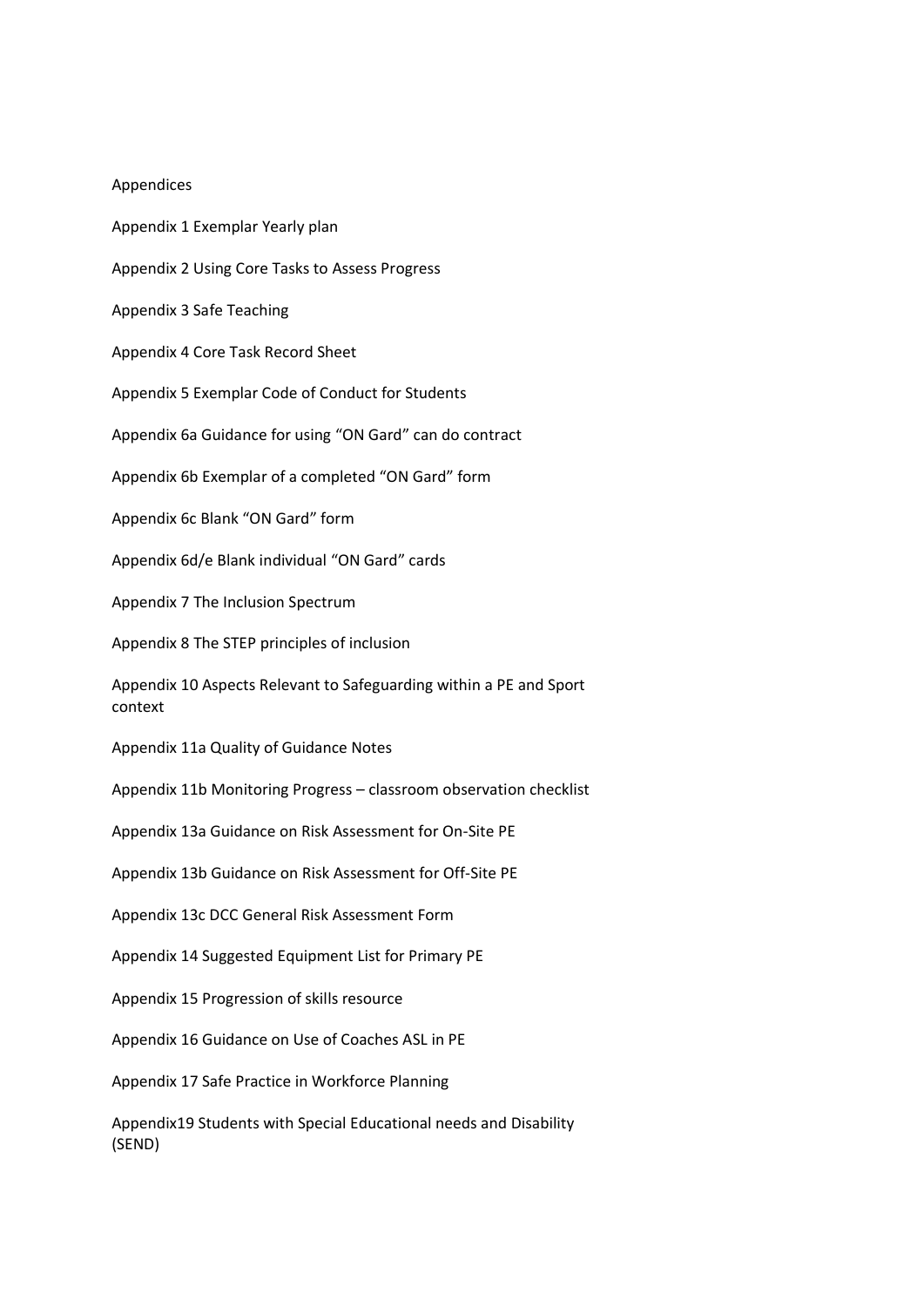### Introduction

Durham County Council (DCC) Education Development Service (EDS) has developed this policy to guide and support primary schools in the safe and challenging delivery of physical education. Schools can use this policy in its current form or adapt it to meet individual schools' needs. The policy is to be used in conjunction with other Durham County Council Children and Adult Services' (CAS) resources which support high quality physical education provision.

This policy document outlines guidance in relation to:

. the provision of physical education

. how it is taught and learned

. how it contributes to the physical, cognitive, creative, social and personal development of all pupils

. the care, guidance and support of pupils and the framework through which all school leaders, teachers, and other adults supporting learning, understand and manage their roles and responsibilities in the provision of safe practice

All advice and information contained in this policy and guidance, regarding safe practice, is taken from the Association for Physical Education (afPE) handbook on Safe Practice in Physical Education and School Sport, 2012 edition, and DCC Health and Safety Policy and Guidance.

### **Rationale**

Physical education is a statutory requirement of the National Curriculum and an essential contributor to the development of the whole child. Through a high quality physical education programme pupils develop physical competence and confidence and are given opportunities to be physically educated and become physically literate. Through a combination of entitlement and choice of activity, the physical education provision will contribute to the personal development, health and well being, enjoyment, success and achievement of all pupils across the whole curriculum and beyond.

Physical education provides pupils with the opportunity to be creative, competitive and face up to different challenges as individuals and in groups and teams. It promotes positive attitudes towards a healthy and active lifestyle. Pupils learn how to think in different ways and make decisions in response to creative, competitive and challenging activities. They learn how to reflect on their performance, plan, perform and evaluate actions, ideas and performances to improve the quality of their work.

Physical education helps pupils develop personally and socially. They work as individuals, in groups and teams, developing concepts of fairness and of personal and social responsibility. They take on different roles and responsibilities, including leadership, officiating and coaching.

Through high quality physical education pupils discover their aptitudes, abilities and preferences and make informed choices about how to get involved in lifelong physical activity.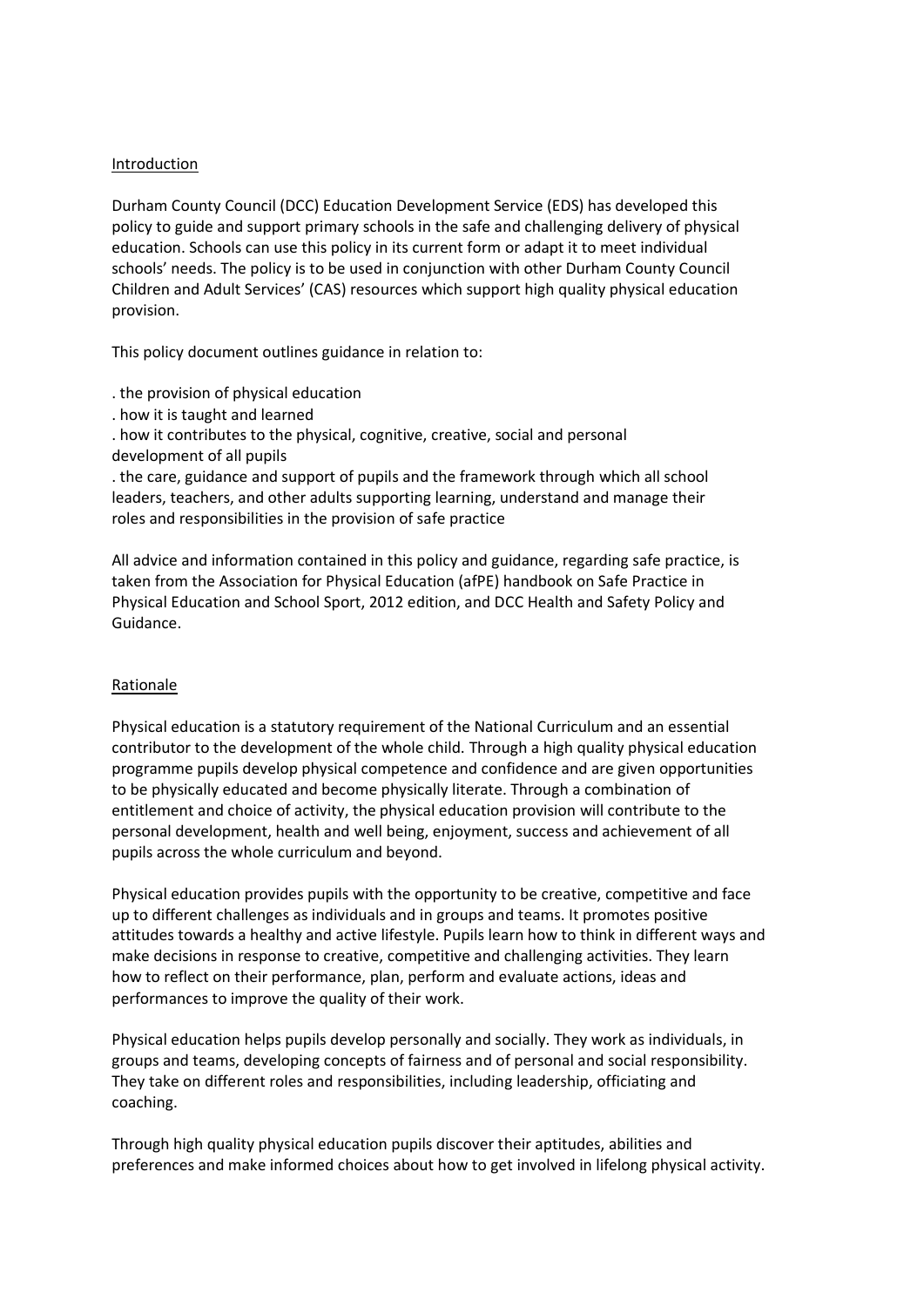### Aims

Through a high quality, safe and challenging physical education programme, the school aims to develop successful learners, confident individuals and responsible citizens who develop as independent enquirers, creative thinkers, reflective learners, team workers, self-managers and effective participators.

### **Objectives**

. Provide a broad, balanced and relevant curriculum that satisfies the needs of the current National Curriculum and provide pupils with appropriate challenge with acceptable risk

. Develop a whole school approach to physical development which takes pupils through progressive stages of learning and challenge, enabling them to fulfil their potential, develop competence and control in the gross and fine motor skills that pupils need to take part in PE and sport.

. Educate pupils about, and involve them in, the process of risk management, so that they understand their responsibility in this, in order for them to participate independently in physical activity and to establish good habits and awareness of safety and personal hygiene

. Ensure pupils have the opportunity to demonstrate that they know and understand how to apply their competence and make appropriate decisions for themselves by challenging pupils to select and use skills, tactics and compositional ideas

. Provide pupils with opportunities to use imaginative ways to express and communicate ideas, solve problems and overcome challenges, both as individuals and as part of a team or group

. Ensure pupils understand that PE and sport are an important part of a healthy, active lifestyle and understand the contribution physical activity has on having a healthy body and mind.

. Develop pupils' stamina, suppleness, strength and the mental capacity (determination and resilience) to keep going.

. Develop an environment in which pupils have the confidence to get involved in PE and sport and are committed to make it a central part of their lives both in and out of school

. Provide an out of school hours programme of activities which extends and enriches curriculum provision and provides opportunity for activities to enable pupils to make sufficient progress to access curriculum sessions with greater success

. Provide opportunities for competition appropriate to the stage of the individual pupil's development

. Ensure that pupils enjoy PE and school sport and establish community links and pathways for pupils to engage in life-long participation

. Provide links to other areas of the curriculum and wider school, county and national agendas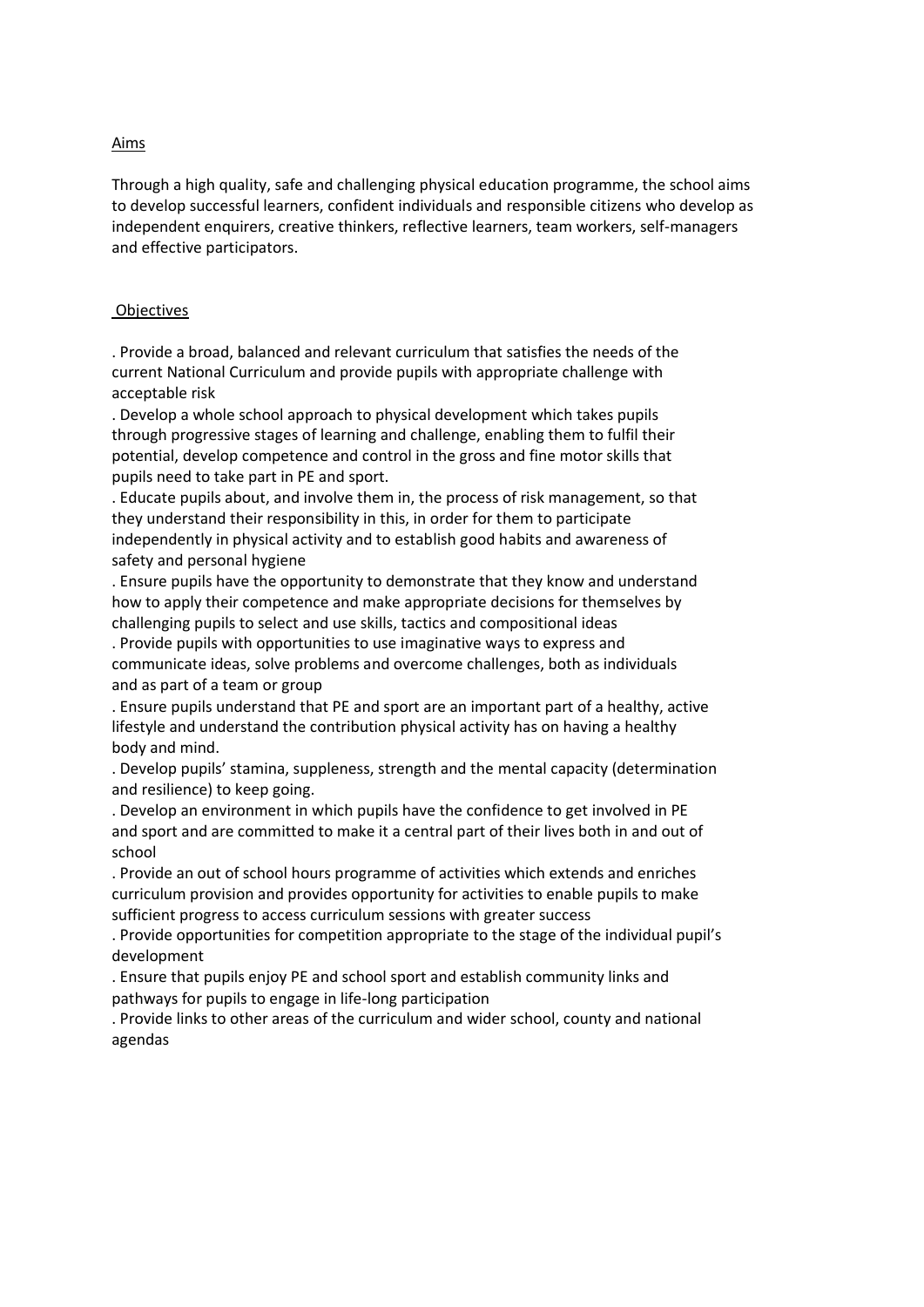# **Provision**

# **Curriculum**

All pupils are entitled to a progressive and comprehensive physical education programme which embraces current Statutory Orders of the National Curriculum and takes into account individual interests and needs.

Pupils should have access to all components of current National Curriculum programmes of study, which should include developing fundamental movement and basic skills in a broad range of activities in both KS1 and KS2 so that a realistic attempt is made to achieve the expected levels of performance. An example of a balanced curriculum programme, based on the use of core assessment tasks, is found in appendix 1 and appendix 2

The planning and delivery of each unit of work will ensure that each pupil will have the opportunity to:

- . acquire and develop new skills
- . select and apply appropriate skills, tactics and compositional ideas
- . evaluate their own and others' performance in order to improve

. gain knowledge and understanding of how PE and sport contributes to staying physically, mentally and emotionally healthy

. experience a range of roles – performer/coach/official/leader

. Planning will provide opportunities to link with other areas of the curriculum e.g. ICT, literacy, numeracy, PSHE and SMSC

## Teaching and Learning

. Lessons will be planned to provide appropriate challenge for all pupils, to extend more able and provide appropriate levels of support in order for all pupils to make progress.

. The learning environment will enable all pupils to recognise their own and others' strengths and areas for improvement and provide them with appropriate tasks to improve and succeed.

. A variety of teaching styles will be used to engage the variety learners, providing them with the opportunity to learn from visual, auditory and kinaesthetic activities. . Lessons will provide appropriate activities which enable pupils to develop as independent enquirers, creative thinkers, reflective learners, team workers, selfmanagers and effective participators.

Appendix 3 Safe Teaching

Refer to the PDF of Teachers' Standards 2012 included in the appendices

## Assessment & Recording

The attainment target for physical education sets out the knowledge, skills and understanding that pupils of different abilities and maturities are expected to have by the end of each key stage.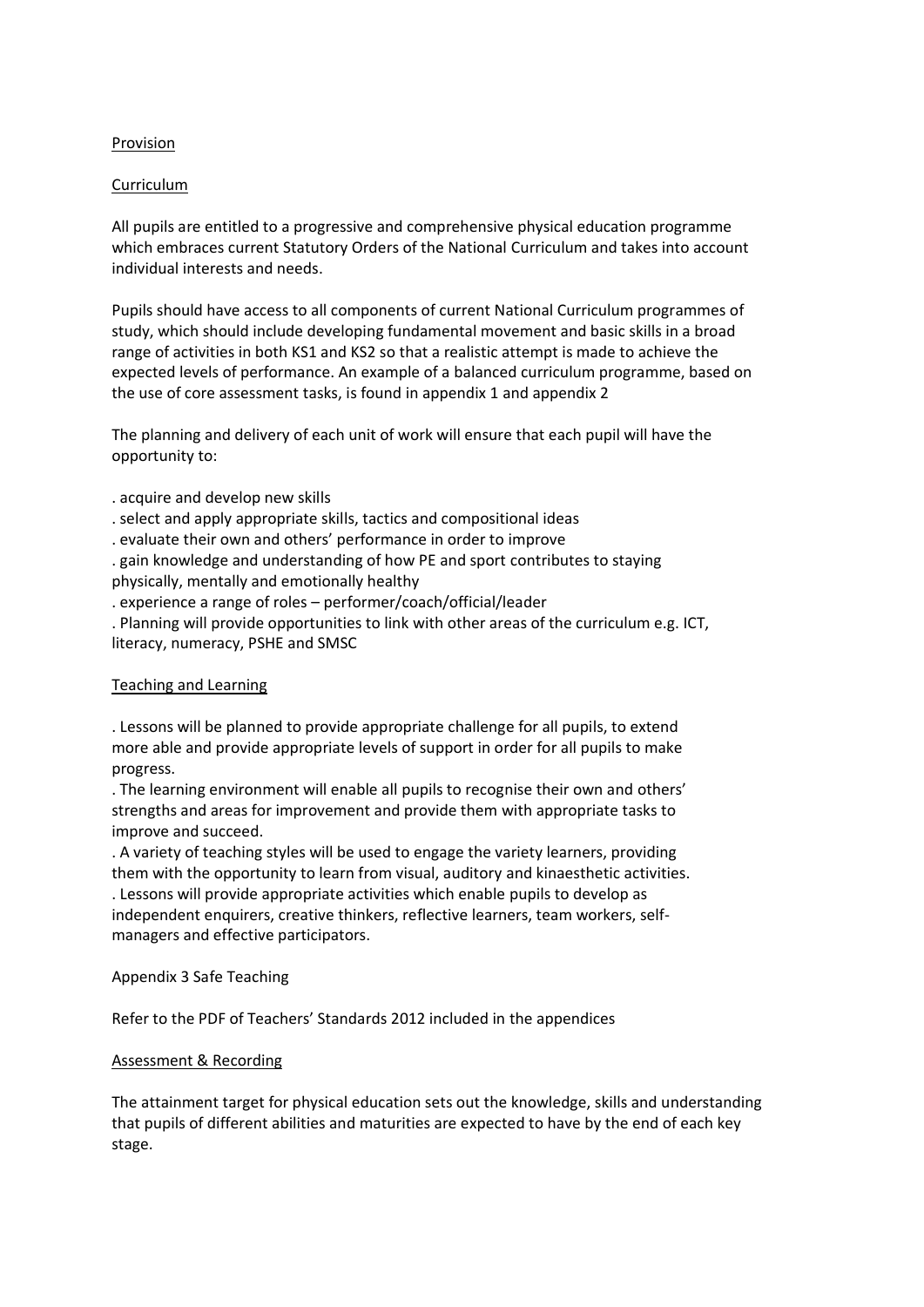Teachers should ensure that when evaluating and improving performance, connections are made between acquiring, developing, selecting and applying skills, evaluating and improving performance as well as demonstrating a knowledge and understanding of health and fitness and performance in different roles

Refer to National Curriculum documentation for details relating to physical education strands

The expected attainment for the majority of pupils at the end of each phase (EYFS, KS1, LKS2, UKS2) is summarised in the Durham County Progression of Skills resource.

Refer to appendix 15

In deciding on a pupil's level of attainment at the end of a phase, teachers judge which descriptor best fits the pupil's readiness for the next phase.

## Assessing Progress

Refer to appendix 2 and appendix 4

To assist in formative assessment, teachers could use the following:

. QCA core tasks, Durham County assessment tasks, Durham County Progression of Skills sheets and Durham County assessment pyramids to involve pupils in self and peer assessment, helping them understand where they are at the beginning of a unit of work, and identify what they need to do to make progress.

. Watch children work, talk to them about what they are doing and listen to them describe their work.

. Receive feedback from pupils to inform teachers and pupils of what has been successful and allow them to set their own future targets.

. Use ICT to develop portfolios of children's work in physical education to show progression and quality of performance.

. Use the 10 outcomes of high quality

## Recording & Reporting

Refer to appendix 4

Records are selective and brief and teachers should have a clear reason for recording information. Significant achievements or weaknesses may be noted on an evaluation of the lesson and used to:

. Inform future planning for themselves or a new class teacher

. Form part of the statutory annual reporting process, and in discussions with parents

. Help children as a basis for future target setting

. Inform during transfer between classes and key stages to ensure continuity of progression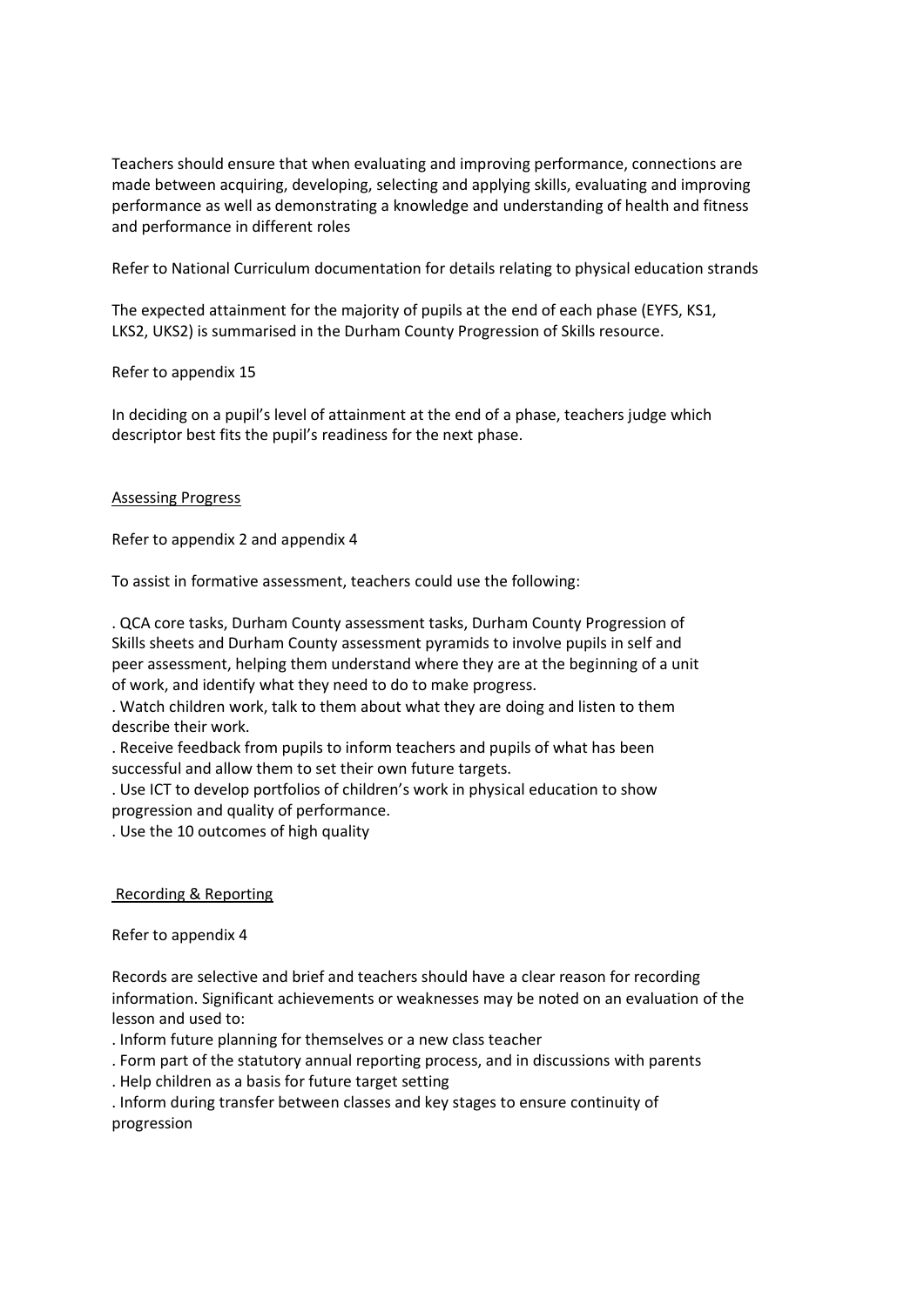# Out of School Hours Learning (OSHL)

The aims of the out of school hours learning programme are to extend and enrich the work being done during curriculum PE and to provide some pupils with opportunities to enable them to develop the skills they need to access curriculum PE. The programme should also inform any assessment of pupils. The programme will reinforce the importance of keeping physically active in order to lead a healthy lifestyle.

A diverse weekly programme will be provided which suits the needs of all pupils. Out of school hours learning takes place both before and after school, and at lunchtime, in conjunction with the extended schools programme.

All out of school learning opportunities are developed in consultation with pupils and the programme will:

. Provide a balance of competitive and non-competitive activities through intra and inter school events

. Provide specific movement/general physical activity clubs, which develop fitness

. Ensure that every pupil is offered the opportunity to attend a minimum of one OSHL activity each week (Key Stage 1 and Key Stage 2)

. Ensure that the school regularly participates in SSP and County-wide events which promote physical activity and support links to community clubs

To ensure the quality and sustainability of the OSHL programme, the school will:

. Employ a range of auxiliary qualified and experienced coaching staff and implement quality assurance through the link teacher/subject leader involved in the SSP programme.

. Ensure that the link teacher/subject leader takes responsibility for forging strong local community club links (club coaches visit school / pupils attend club taster days / clubs advertised on notice-board)

. Inform pupils and parents of the range of OSHL opportunities

All issues relating to safe practice during off-site activities and on-site 'adventures' can be found on the EVOLVE system and in the afPE Safe Practice in PE handbook, 2012 edition, Section 5.

Also refer to appendix 5 Exemplar Code of Conduct for Students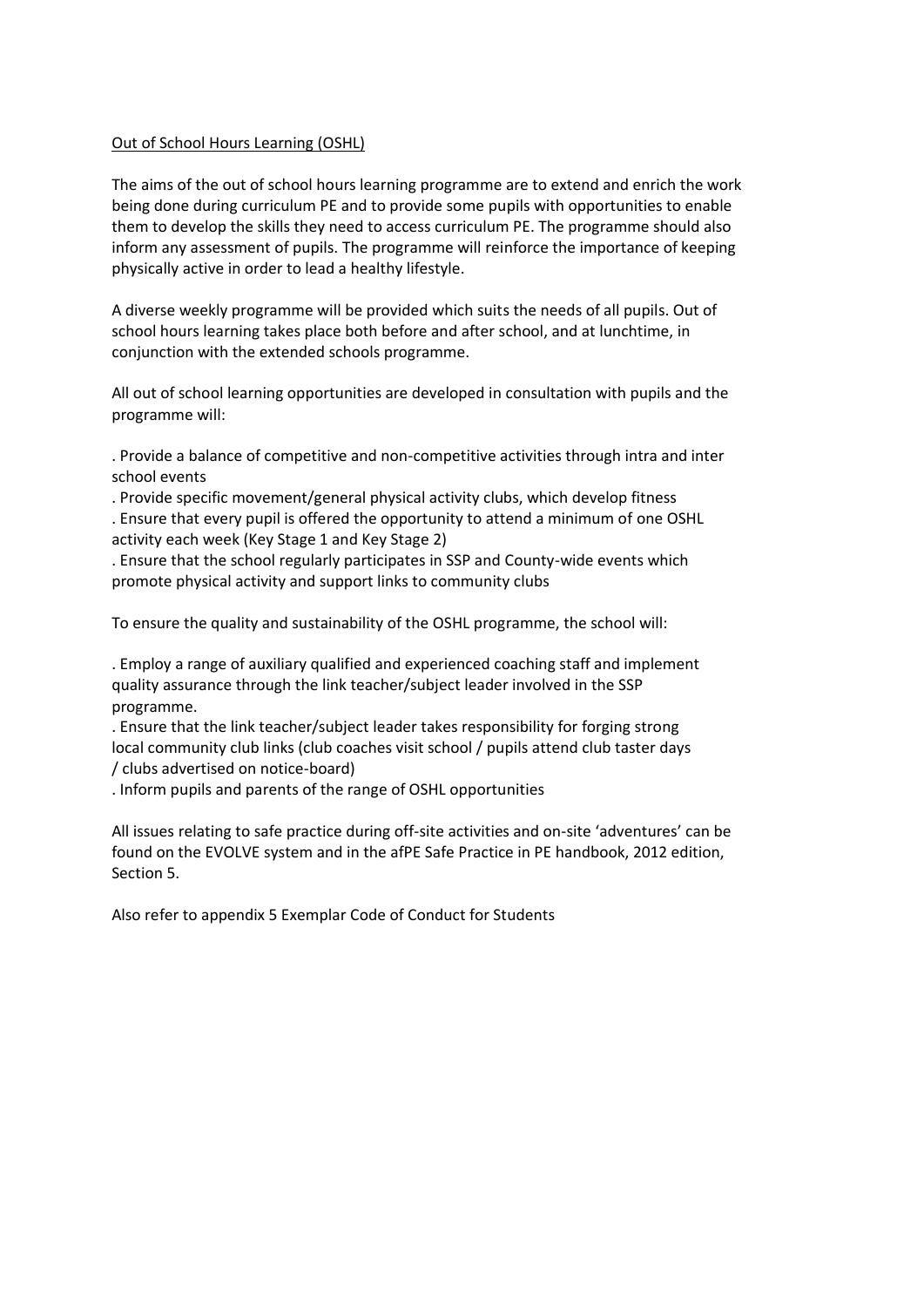# Equality, Diversity and Accessibility

All pupils can access a broad and balanced PE curriculum, which meets the specific needs of individuals and groups of pupils, including those who have diverse special educational needs, disabilities, gifted and talented pupils and those who have English as an additional language. A 'can do contract' will be devised through discussion between teachers, support staff, parents and where relevant, specialist medical staff (Refer to appendix 19 - Students with SEND, appendix 6a, 6b, 6c - 'On Gard' can do contract, appendix 7- Inclusion Spectrum and appendix 8 - STEP principles for inclusion

Lesson planning, delivery and assessment tries to ensure that pupils are provided with appropriate and effective opportunities to actively participate and succeed in the whole range of learning opportunities offered within and outside the curriculum.

The needs of individuals are met by providing dedicated support staff, a range of equipment, appropriate groupings, safe spaces in which to work and differentiated tasks which enable all pupils to make progress

# Differentiation

Planning for differentiation should be based on the S.T.E.P. principles i.e. making changes to SPACE, TASK/TIME, EQUIPMENT and PEOPLE taking account of:

. The size of the area in which a pupil works, smaller spaces until pupils develop spatial awareness and control over themselves and equipment, larger spaces to challenge more able pupils

. Pupil activity, e.g. different task, different roles and responsibilities, different allocations of time and variations of pace within the lesson to meet needs of different levels of ability.

. Resources, e.g. different equipment for different levels of ability across the key stages.

. Pupil groupings, e.g. ability or mixed ability groups; or group, paired or individual

activities, the opportunity to work with adult support where needed

. Other opportunities, e.g. extracurricular activities, club links and interest groups, for the development of excellence.

Refer to appendix 8 STEP principles for inclusion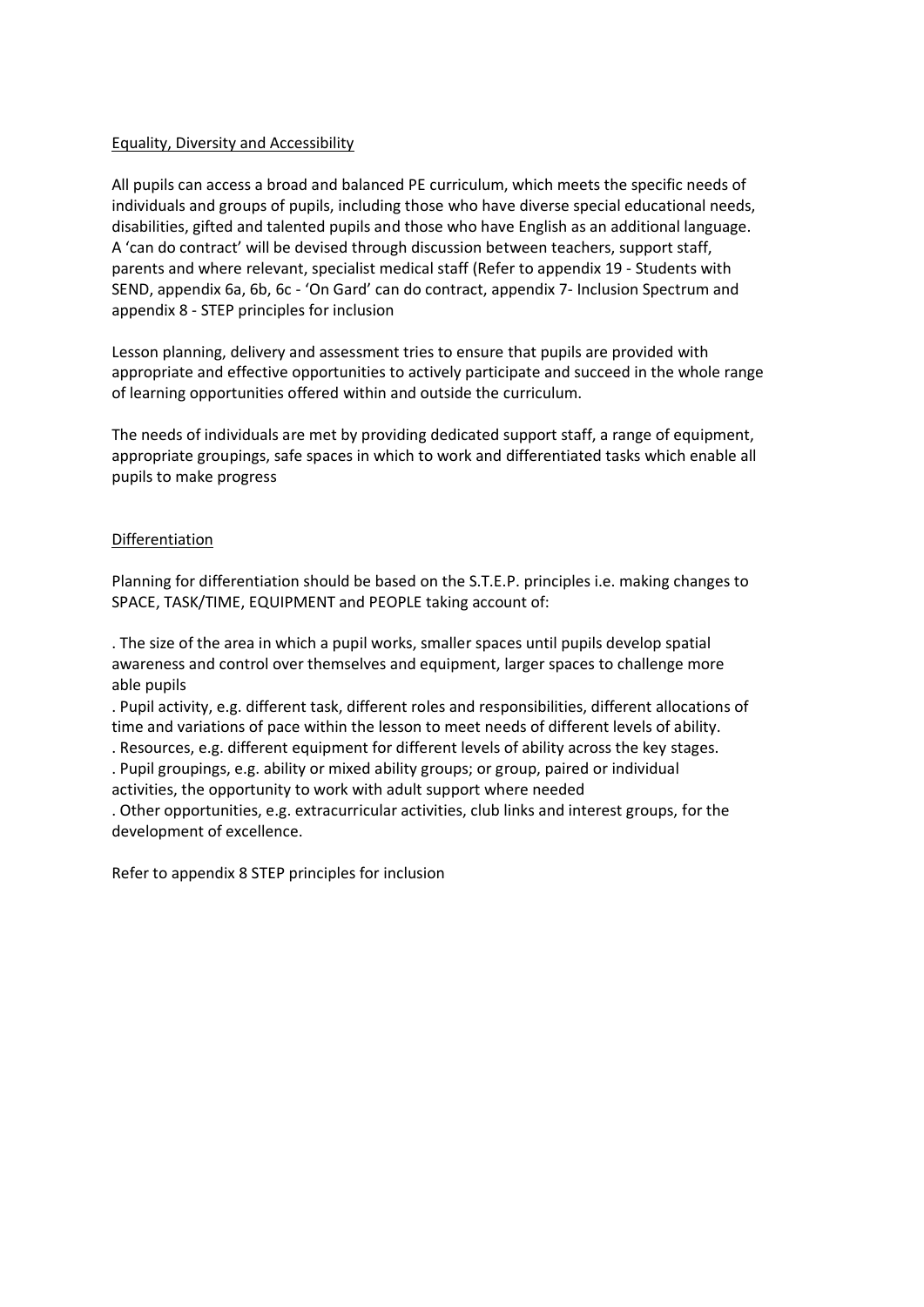# Adults Supporting Learning (ASL)

ASL include classroom assistants, teaching assistants, HLTA, learning mentors, visiting coaches, sports apprentices but not trainee teachers

Additional support staff will be used during curriculum and non curriculum time in order to:

. Support the delivery of high quality PE

. Enrich or enhance an activity pupils are undertaking

. Provide training opportunities for staff

. Provide additional opportunities for OSHL

. Contribute to any LA or SSP developments e.g. support the School Games Framework

All ASL and coaches will receive appropriate access to School, LA and SSP training and support to ensure their knowledge and understanding of delivering curriculum PE is in line with current statutory requirements and recommended good practice.

The head teacher will always maintain responsibility for safe recruitment procedures, disclosure certification, possession of a governing body of sport licence, where relevant, and confirming authenticity of all ASL and coaches

## Refer to appendix 16

Head teachers are advised to accept a Level 2 award as the normal baseline qualification for each activity the coach is expected to teach, diverting from this standard only if the coach is observed prior to acceptance and demonstrates good coaching qualities and is working towards a Level 2 qualification where appropriate

The class teacher will always maintain overall responsibility for what is taught and the conduct, health and well being of the pupils.

No ASL should operate independently. They may work alone if competence has been monitored but will be managed effectively by the teacher, who remains legally responsible for the students in their care, whether through direct or indirect supervision of the ASL.

Refer to Appendix 17 Safe Practice in Workforce Planning Poster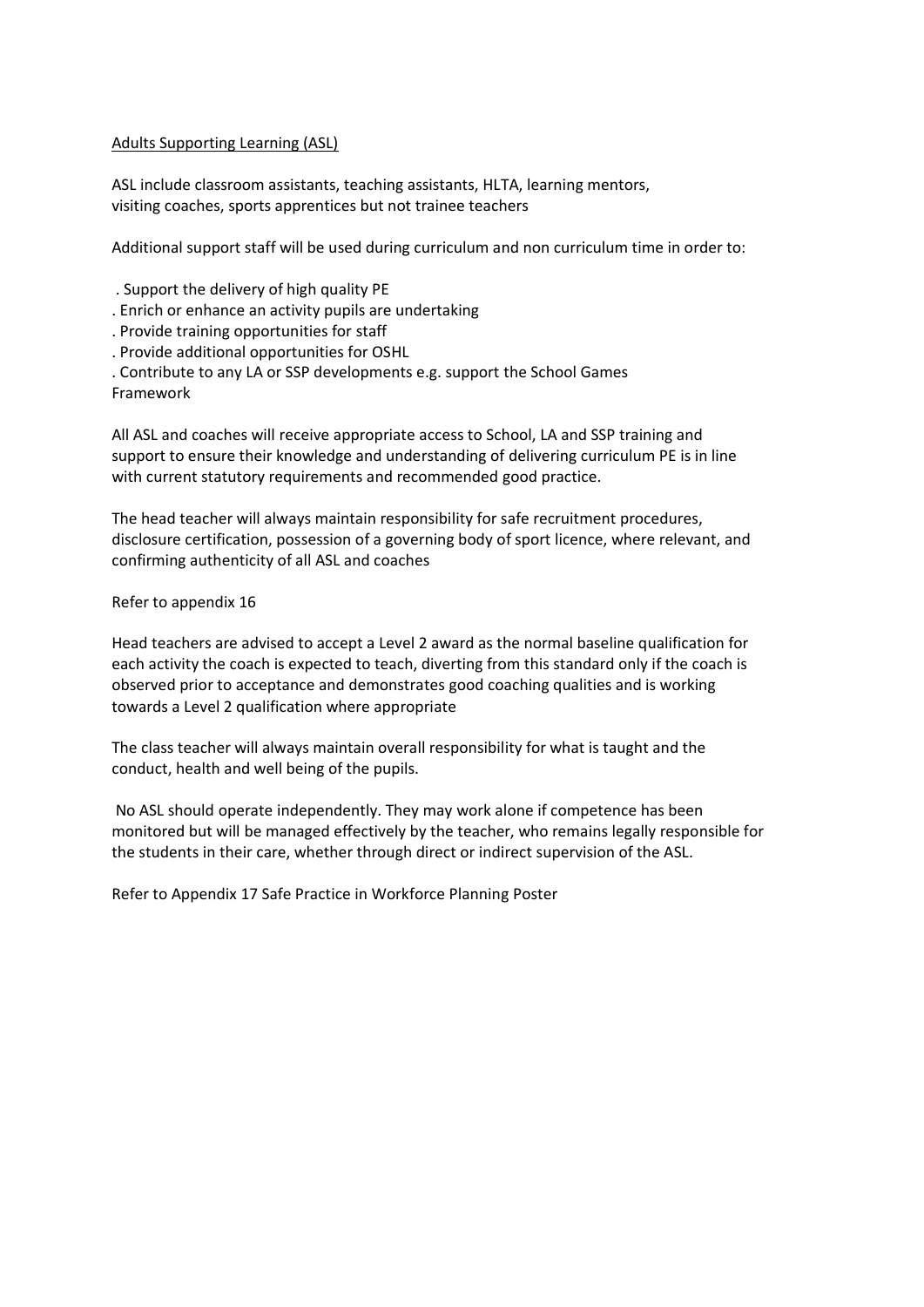# Changing Provision

Dignity, decency and privacy, where needed, will be maintained. The following will be taken into consideration when deciding the necessity of constant direct, intermittent direct or distant supervision:

- . Age of the pupils
- . Joint gender
- . Behavioural issues
- . Potential bullying
- . Location of staff
- . Safety aspects of the changing space

## **Safeguarding**

Refer to appendix 10: Aspects Relevant to Safeguarding Within a Physical Education and Sport Context

## Staff Development

Opportunities for the development of all staff should be provided in order to enhance the quality of PE within the school. The needs of the staff will be identified through the monitoring and evaluation of the subject which is undertaken by the designated Subject Leader and should be done in conjunction with the whole school development plan. The Subject Leader should ensure that all teaching staff, ASLs and coaches are aware of the development opportunities available from the Education Development Service, School Sports Partnerships and other partners. The subject leader will ensure that any development opportunities undertaken by staff are disseminated throughout the school where necessary to further enhance the quality of PE.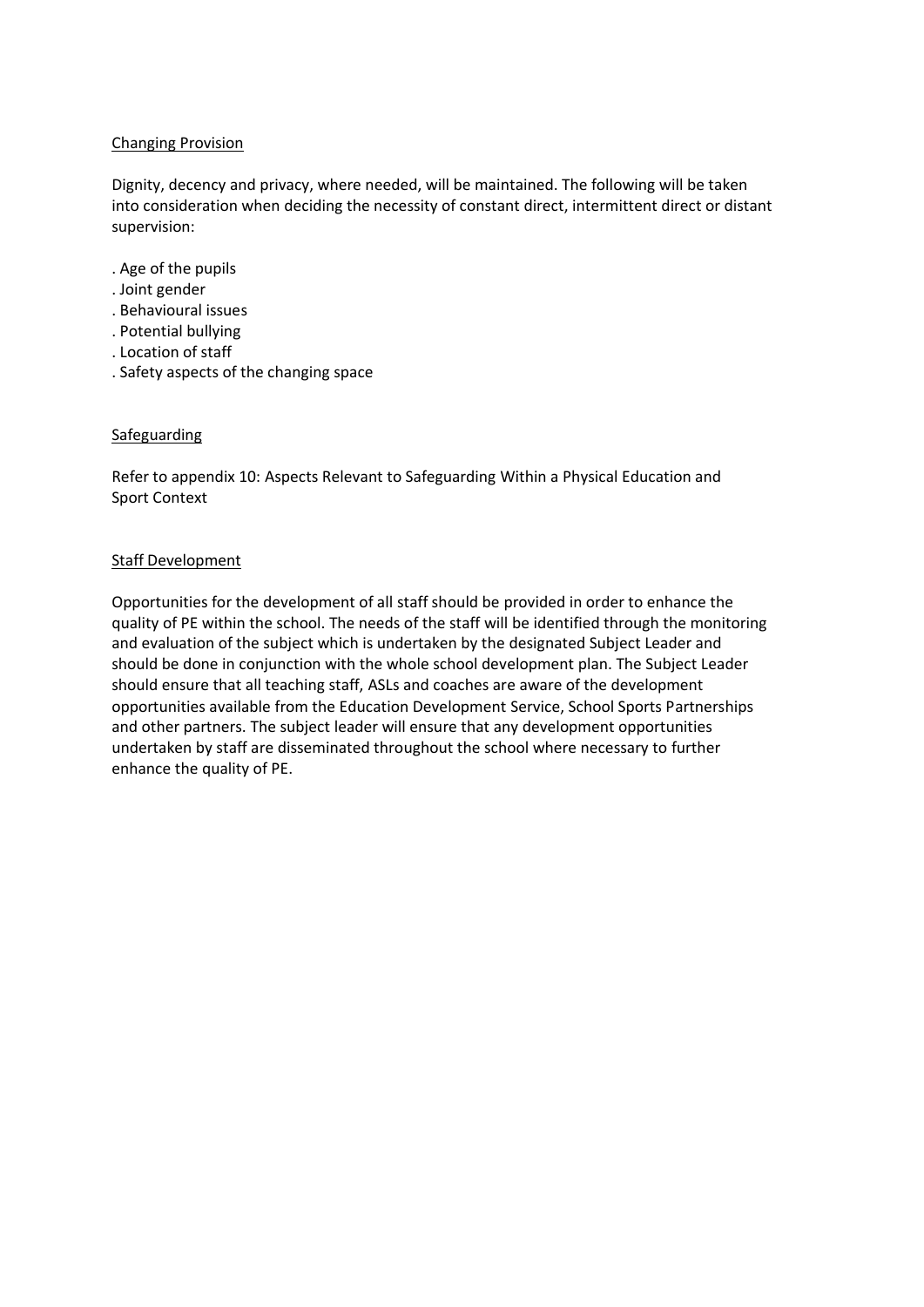# Leadership & Management

The Subject Leader is responsible to the Head Teacher and will ensure that the following points associated with the role are considered and carried out where appropriate:

. Developing good classroom practice

. Managing the budget (sports premium) based on the needs identified through the monitoring and evaluation of the subject and the whole school development plan.

. Reporting on the allocation of the sports premium and its impact on the school website

. Auditing, ordering and reviewing efficiency of how equipment , learning resources and accommodation are managed to ensure pupils are well taught and protected . Accessing any funding available that may enhance the quality of PE within the

school

. Attending courses to further own professional development and providing information and support for colleagues

. Monitoring classroom practice and planning, auditing needs for CPD to ensure high quality delivery and setting future targets

. Make all resources available to all staff, including policy, schemes of work, assessment materials, resources to support learning

. Carry out risk assessments in line with local authority procedures

. Extending relationships and contacts beyond the school and in the local community

. Keeping up to date with and implementing any National, Local Authority and School

Sport Partnership developments where appropriate

# Monitoring & Evaluating

Subject monitoring and evaluating will be carried out by the Subject Leader with support from the SLT where appropriate. The school will utilise the following strategies and measures in order to evaluate standards in PE.

. Observation of teaching and learning, including support staff and coaches, to assist in the identification of strengths and development needs.

. Assessment of pupil progress and achievement

. Pupil interviews

. Self evaluation of the subject in relation to The 10 high quality outcomes for PE.

. The opportunity for EDS / SSP high quality sampling visit

Refer to appendix 11a, 11b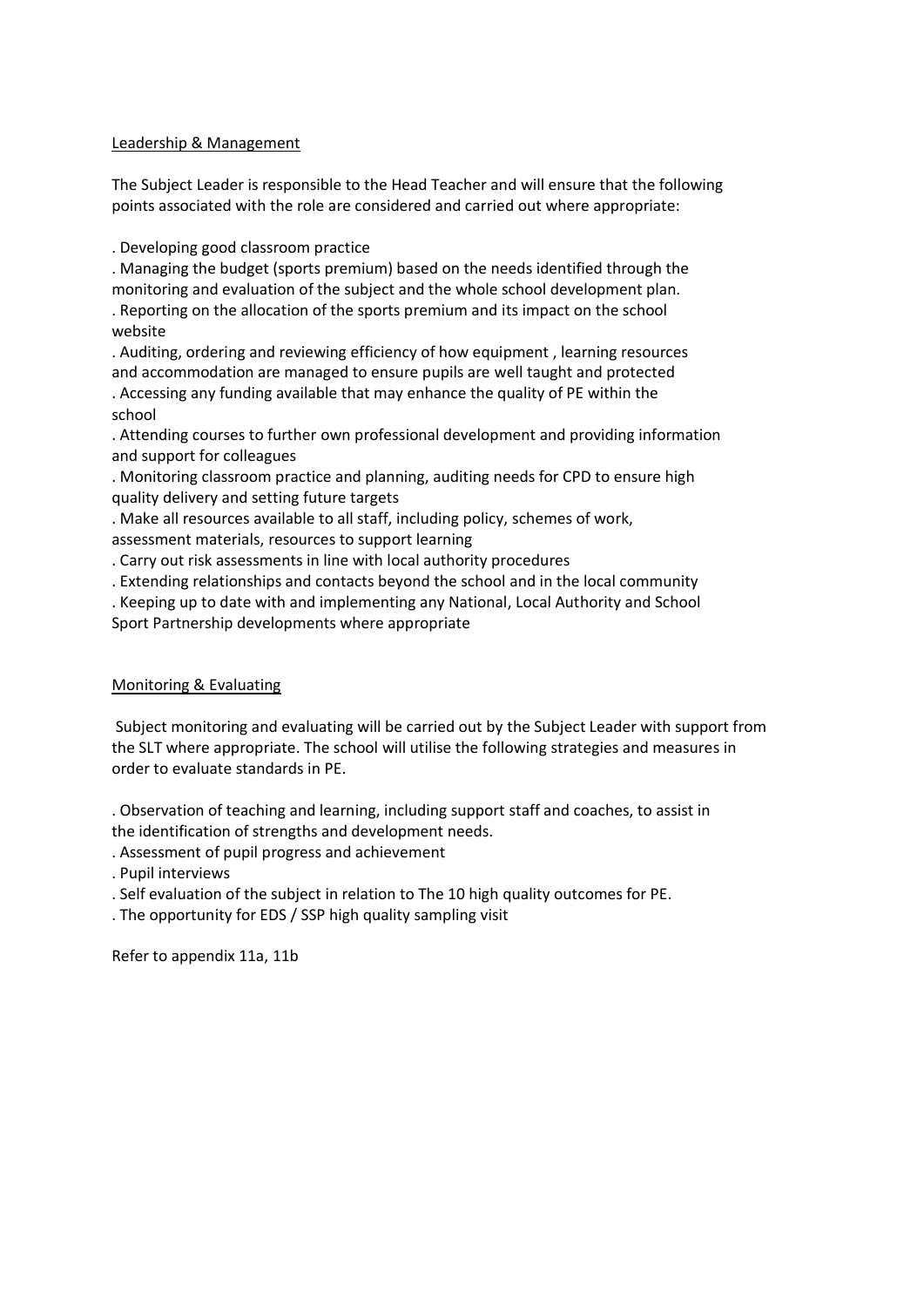# Safety Issues – Safe Teaching, Teaching Safety

Safe Practice in Physical Education & School Sport (afPE 2012 edition) is a comprehensive guide to safe practice and managing risk in PE and should be referred to regarding any aspect of Health & Safety

The PE policy is in line with school, EDS and DCC guidance. The subject leader should work alongside any staff responsible for health and safety within school.

Governors must be involved in the process – it is the governing body that is held responsible. Any policy must be agreed by staff and approved by the head teacher and governors.

### Risk Assessment/Managing Risk



The importance of safety in PE is stressed immediately pupils enter the school and pupils are continually reminded of the need to look after themselves and others whenever they are participating in PE, sport or playing in the playground. Planning includes opportunities for explicit teaching of safe practice, particularly in potentially dangerous areas like the swimming pool, gymnastics hall and playground.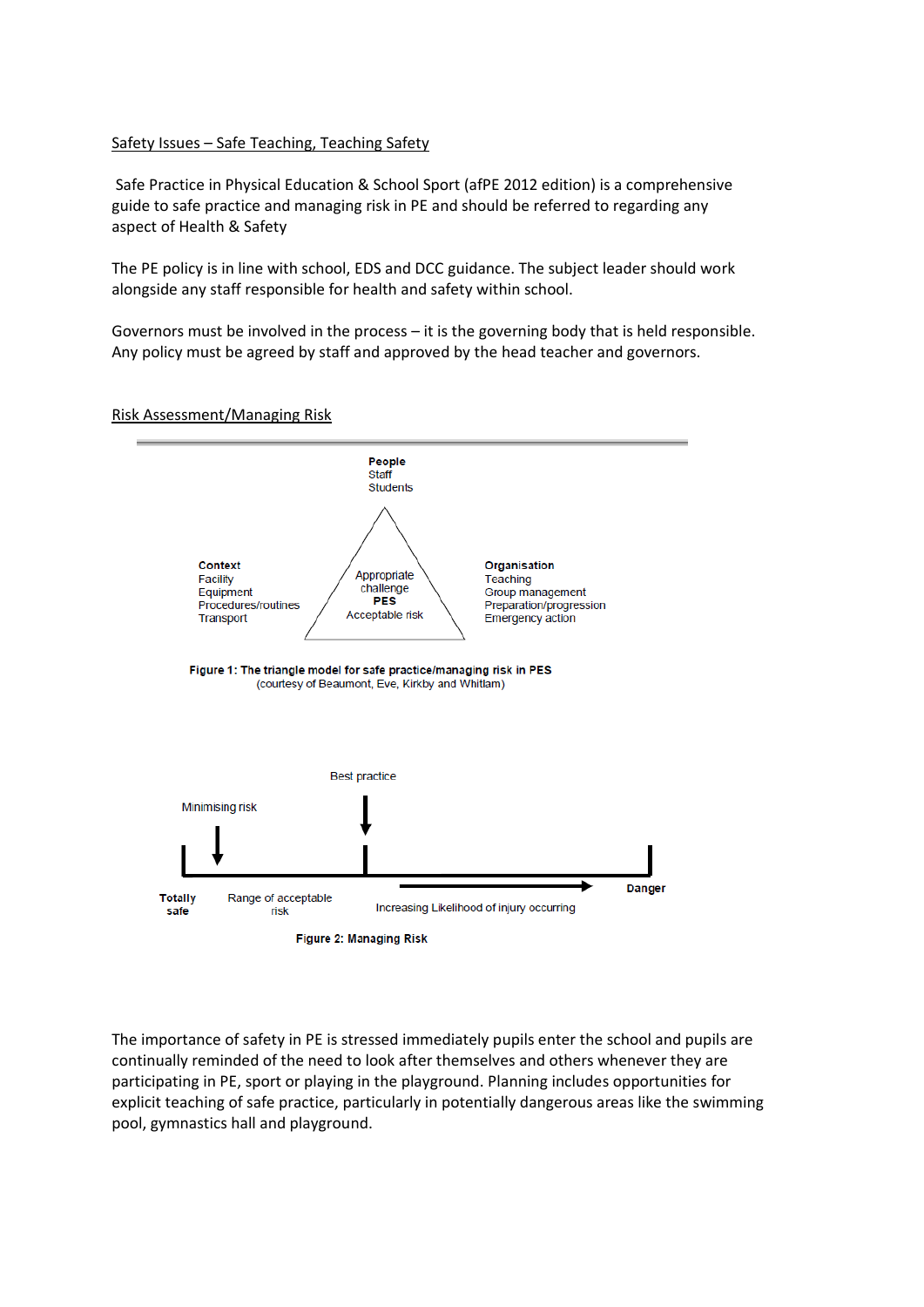Teachers and pupils help to identify possible hazards in lessons. Teachers discuss with pupils how much risk the hazard is and what can be done to reduce the risk so nobody gets harmed. This process of risk control is reinforced in the classroom through the production of posters that can be pinned to the wall to highlight these dangers.

During the thorough risk assessment of the school which is carried out on a termly basis (in line with the statutory requirements under the management of Health & Safety at work regulations 1992), significant risks will be reported to the head teacher. Also teachers are encouraged to carry out informal risk assessments prior to every PE lesson. This will involve a quick overview of the teaching environment and equipment which is then matched with the planned lesson content to assess whether it is safe to proceed or use an alternative approach.

A PDF poster entitled "The Triangular Model for Safe practice/Managing Risk" can be found in appendices

In summary, schools should consider the following process:

- . Decide what requires a risk assessment
- . Identify the hazard anything that can cause harm
- . Decide who is at risk
- . Evaluate the risk
- . Record the findings
- . Devise control measures to minimise the risk (risk management)
- . Inform those affected
- . Periodically review the assessment

Example risk assessments and prompts can be found in appendix 13

Pupils' involvement in, and responsibility for, their own safety

From the youngest age, pupils will be encouraged to look around them and identify what they perceive could harm them. Continuously, the teacher needs to identify general considerations and question with the pupils, whether a situation is safe and what considerations have been addressed. The pupils will have learning experiences, appropriate to their age, that enable them to plan and manage their own activities safely. These will, of course, be managed remotely by the teacher who maintains duty of care.

Pupils will be made aware that chewing and eating during an activity is not acceptable.

Refer to Section 4 in Association for Physical Education (afPE) handbook on Safe Practice in Physical Education and School Sport, 2012 edition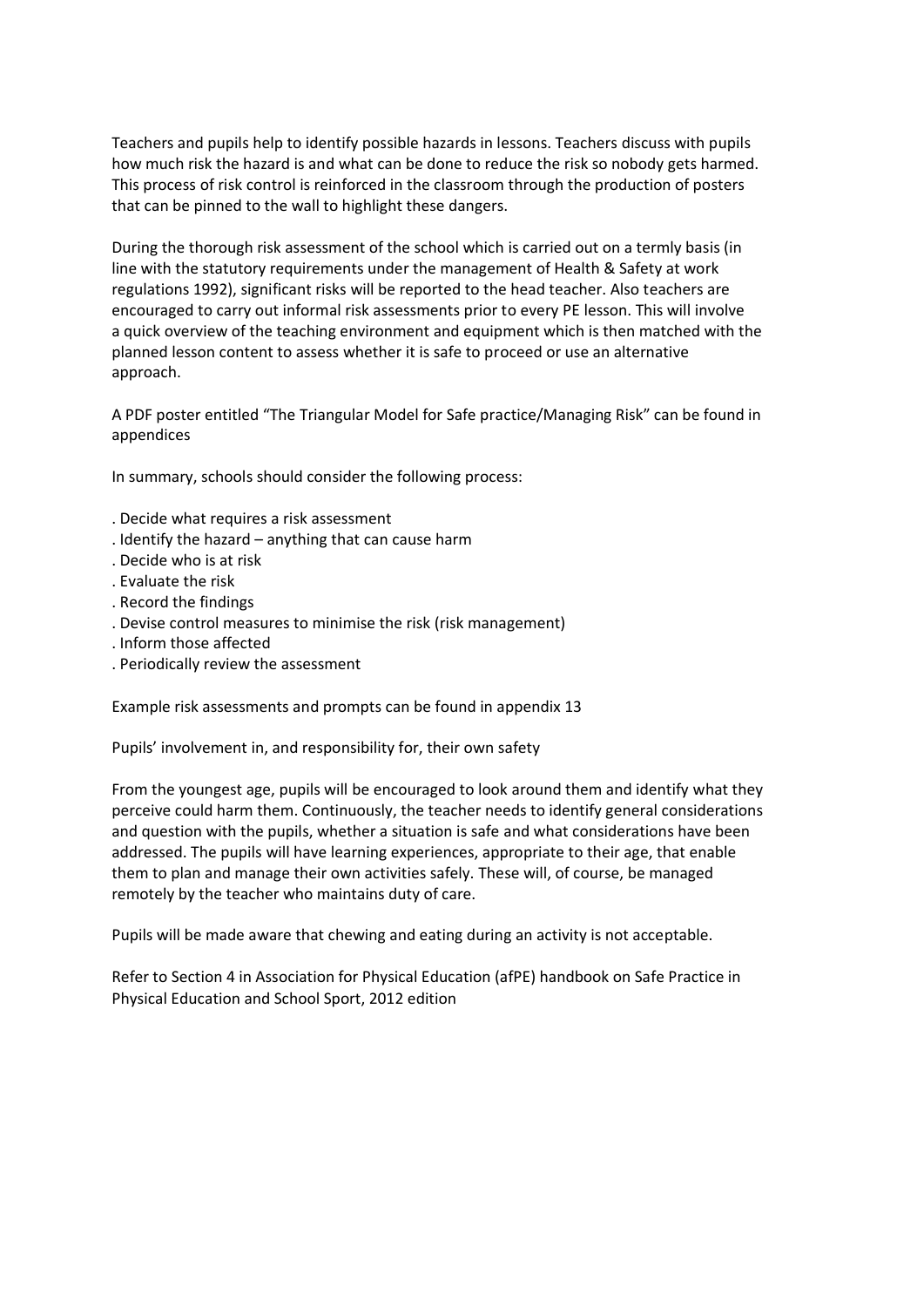### Clothing & Personal Effects – (afPE recommendations)

### **Introduction**

. Clothing and correct attire for a particular activity represent important features of safe practice that apply in equal measures to both staff and pupils.

. Staff should always endeavour to change for physical education, wear suitable footwear and clothing for practical activities and remove their personal effects, such as jewellery, to minimise the likelihood of causing or receiving injury.

. Pupils from the earliest ages should change into suitable clothing for PE so that they can participate safely. Although vests and pants were in the past, an acceptable option for the youngest children, contemporary views on safeguarding, personal development and hygiene mean this is no longer advisable practice. In addition, changing is an important life skill.

. Clothing for PE and school sport should be well suited to its function. It should be light and allow good freedom of movement, but will also need to offer some insulation from cold weather in the winter months. It should be remembered that pupils who are insufficiently warm and experiencing discomfort will not be sufficiently focused and may lack concentration.

. Footwear that is fit for purpose is essential. It should demonstrate effective grip, support and reasonable protection for outside work and games, contrasting with lightness and flimsiness for indoor activities such as gymnastics and dance, if worn.

. Personal effects, such as jewellery, religious artefacts, watches, hair slides, sensory aids etc, should always be removed by pupils before participating in physical activity. Staff also need to be mindful of their own adornments. The wearing of rings for instance, has been responsible for unnecessary injury in the past and represents a hazard to both staff and pupils involved in the lesson. Any exception to the recommendation of complete removal needs to be carefully considered and always comply with a suitable risk assessment. Children MUST remove earrings or cover with plasters if unable to be removed.

. Clear expectations should be established throughout the school and with parents, about the management of personal effects.

### Jewellery and personal adornment

. The wearing of non essential personal effects continues to pose difficulties in many schools since such items should ideally, always be removed in establishing as safe working environment. Staff have a duty of care to ensure that pupils are able to actively participate without unnecessarily endangering themselves or those working around them. Systems and procedures need to be in place within the changing area to check that pupils fulfil this obligation prior to participation.

The following procedure should be applied at the start of every lesson:

1. All personal effects should be removed. Staff should always give a verbal reminder to pupils and, where necessary, visually monitor the group. Particular vigilance may be required when dealing with body jewellery.

2. If they cannot be removed, e.g. medical bracelets/necklaces, staff need to take action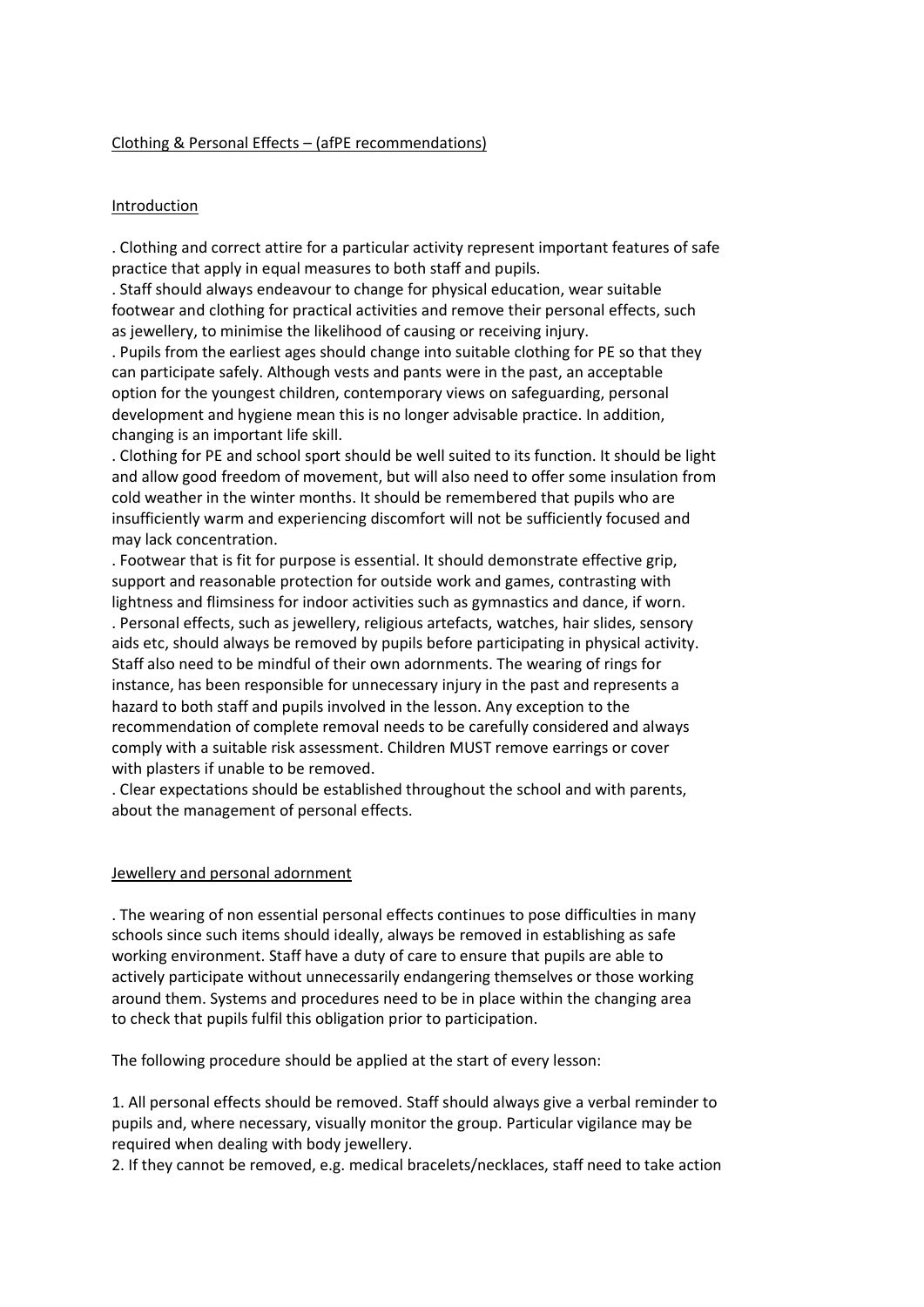to try to make the situation safe. In some situations, this may mean adjusting the activity in some way or, where a risk assessment allows, protecting the item with tape, padding or wristband. Taping over ear studs, for instance may offer a measure of protection in some physical activity situations where individuals are required to work within their own personal space. The amount of tape needs to be sufficient to prevent the stud post penetrating the bone behind the ear should an unintentional blow be received from someone or a piece of equipment. This would not be acceptable, however, in swimming lessons where exposure to water can easily dislodge the tape, magnifying the hazards involved, nor is it satisfactory in situations where close contact is foreseeable. Where taping is utilised, the adult supervising the group maintains the duty of care to ensure that the taping is effective in its purpose. 3. If the situation cannot be made safe, the individual pupil(s) concerned should not actively participate. Alternative involvement in the lesson may be possible.

The wearing of sensory aids such as spectacles or hearing aids will usually be determined by:

### 1. The nature of the activity

2. A balanced judgement as to whether wearing the item constitutes a greater or lesser risk to the wearer in those activities where physical contact is absent

Where sensory aids need to be worn for safe participation by the individual then the staff need to apply the procedure set out above in order to determine whether participation with the sensory aid is safe for the wearer and for the others in the group.

Long hair worn by both staff and pupils should always be tied back with a suitably soft item to prevent entanglement in apparatus and to prevent obscuring vision.

Disclaimers from parents about the wearing of any item of jewellery by a pupil should be declined. Such indemnities have no legal status. The duty of care remains firmly with the school on such matters.

### Indoor footwear

. Suitable indoor footwear is crucial to safe participation and supervision. Security of footing is essential. Staff may need to respond quickly to prevent a potential injury to a pupil, making effective mobility essential. Pupils need footwear that is capable of transmitting feel for the movement and the surface they are working on.

. Many practitioners believe that bare feet offer a better alternative for indoor activities such as gymnastics and dance (unless movement includes e.g. lots of skipping actions), providing the floor is of good quality and clean. Where any doubt exists about the suitability of the working surface, however, appropriate footwear becomes a requirement.

. Pupils should never participate in socks on polished surfaces. Well fitting socks maybe applicable on a carpet surface if traction is not affected.

. Training shoes on which the soles provide good traction, will often prove effective for a range of indoor games, but should not be worn for gymnastics activities for the reason of feel described above.

. Some form of footwear is preferable for indoor games activities due to the higher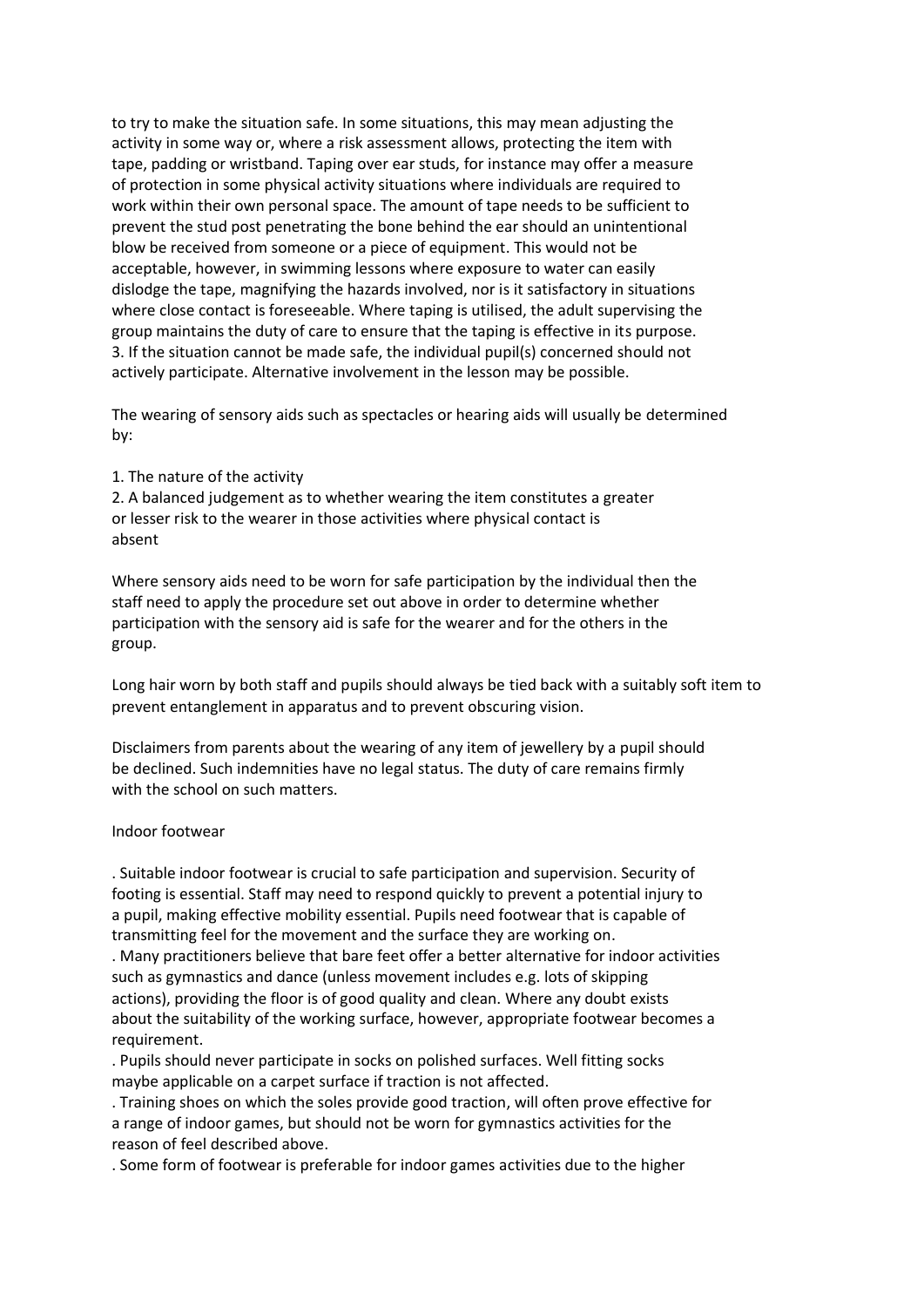frequency of sudden stopping and changing direction quickly.

. Staff need to avoid situations often found in games lessons when organising wet weather indoor activity in which some pupils wear training shoes and others are obliged to resort to bare feet.

# Outdoor footwear

. Whatever the type of footwear worn to give participants stability on outdoor playing surfaces, systematic maintenance is essential. Rule 4 in the FA laws of the game clearly states: A player must not use equipment or wear anything which is dangerous to himself or another player. Although this reference applies to appropriate conduct in football, the principle embodied in this rule is universal. Security of footing is again an essential requirement, along with consideration as to whether the outdoor footwear presents any foreseeable risk to other participants.

. Systems need to be in place whereby staff, officials and participants regularly check the safety of the footwear. Procedures also need to be applied whereby participants avoid, wherever possible, walking over hard surfaces to gain access to the playing area. This can result in studs and other traction devices becoming unacceptably rough and sharp, proving hazardous to opponents in competitive games and practices.

. There is an ongoing debate about the safety, or otherwise of bladed boots, with some authorities deciding that they present an unacceptable risk. As yet there exists no conclusive proof, through well documented research that bladed boots present any greater risk than traditional studded versions, providing that adequate care and attention is given to their maintenance.

. Where a group presents a variety of footwear for outdoor lessons, the adult with the group has to determine whether the lesson can proceed as planned or whether some conditions need to be applied to enable maximum participation in safety.

Pupils should know that:

. Clothing used for PE and school sport should be suitable for the activity and designed with safe participation in mind

. Personal items of physical education and sports clothing should be kept clean and serviceable

. Physical education and sports footwear should be regularly checked and well maintained, this is particularly applicable to studded and bladed football boots . Jewellery should always be removed before active participation; any exception to this rule must always be sanctioned by a member of staff.